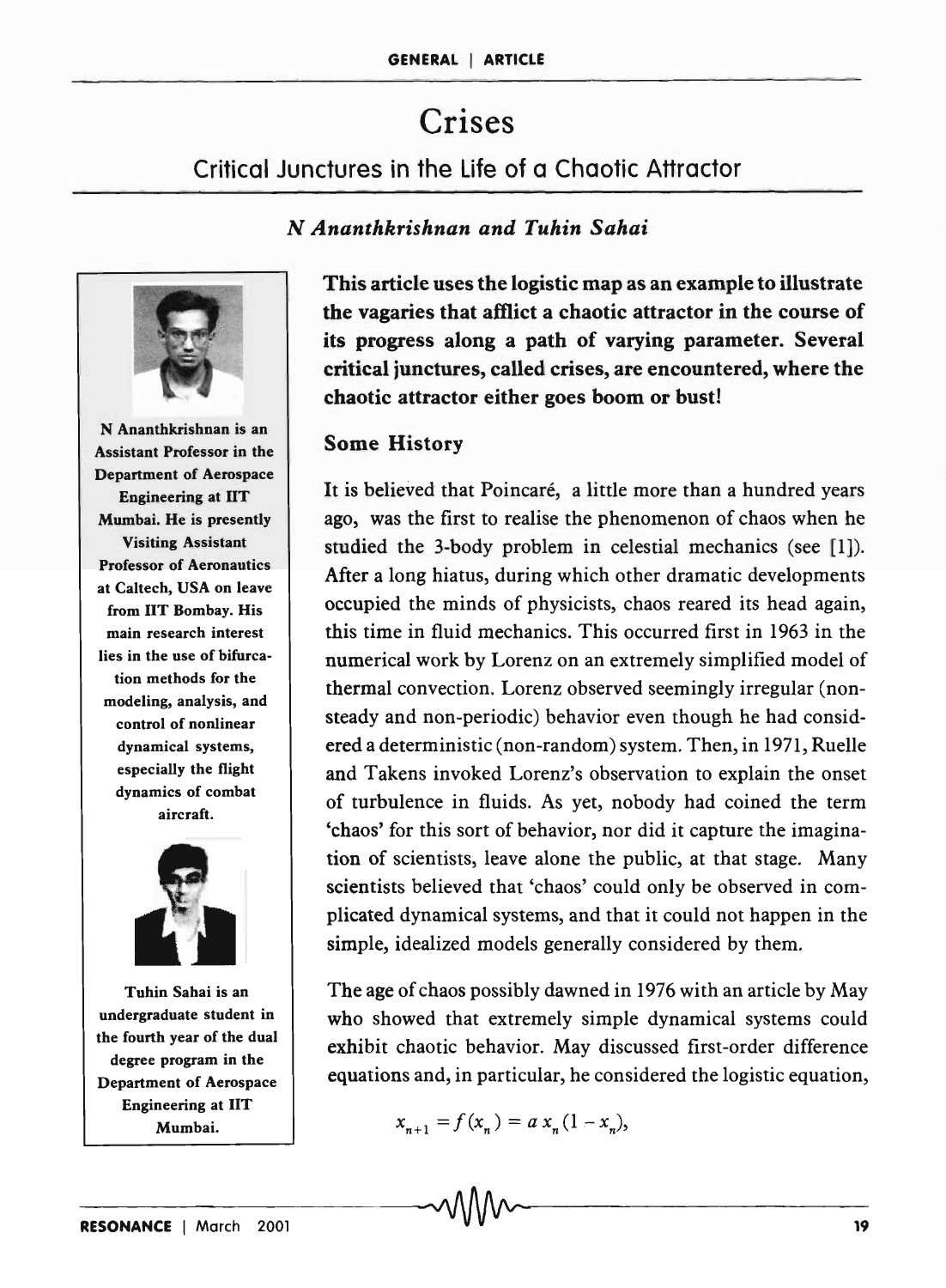A working definition of chaos as given by Strogatz, reads as follows: "Chaos is aperiodic long-term behavior in a deterministic system that exhibits sensitive dependence on initial conditions."

which has since been extremely popular in the chaos literature. May observed that, beyond a critical value of the parameter *a,*  there are "an infinite number of fixed points ..., and an infinite number of different periodic cycles. ... also an uncountable number of initial points which give totally aperiodic trajectories." The words 'chaos' and 'chaotic' appear several times in May's article, and their introduction is attributed by May to a paper by Li and Yorke in 1975. Almost overnight, scientists from various fields of science and engineering feared that they might 'have' chaos right in their backyard. This set off a flurry of activity, notwithstanding some confusion as to the exact definition of chaos.

It was 10 years later that Crutchfield, Farmer, Packard and Shaw wrote a widely accessible article that provided a useful definition of chaos and summarized the developments in the science of chaos till then. At about the same time, James Gleick's delightful book hit the stands, and perhaps did more to popularize chaos and bring it into the drawing rooms than any other. The following years saw the growth of chaos in more ways than one! While it stirred up genuine public interest, for example, in predicting the stock market or forecasting the weather, some scientists made hay by 'discovering' chaos in every other thing under the sun (and within the solar system as well!).

# **Chaos Today**

-20-------------------------------~-------------------------------

Chaos today has matured as a science, though evolving still. There is much more agreement on what exactly constitutes chaos. A working definition of chaos with its three main ingredients (in italics), as given by Strogatz, reads as follows: "Chaos is *aperiodic long-term behavior* in a *deterministic* system that exhibits *sensitive dependence on initial conditions."* This type of behavior has been observed experimentally and in mathematical models of dynamical systems from different fields of science and engineering. In most systems, chaos is undesirable, and scientists have devised techniques to control chaotic behavior and force chaotic systems to behave in a regular periodic fashion. How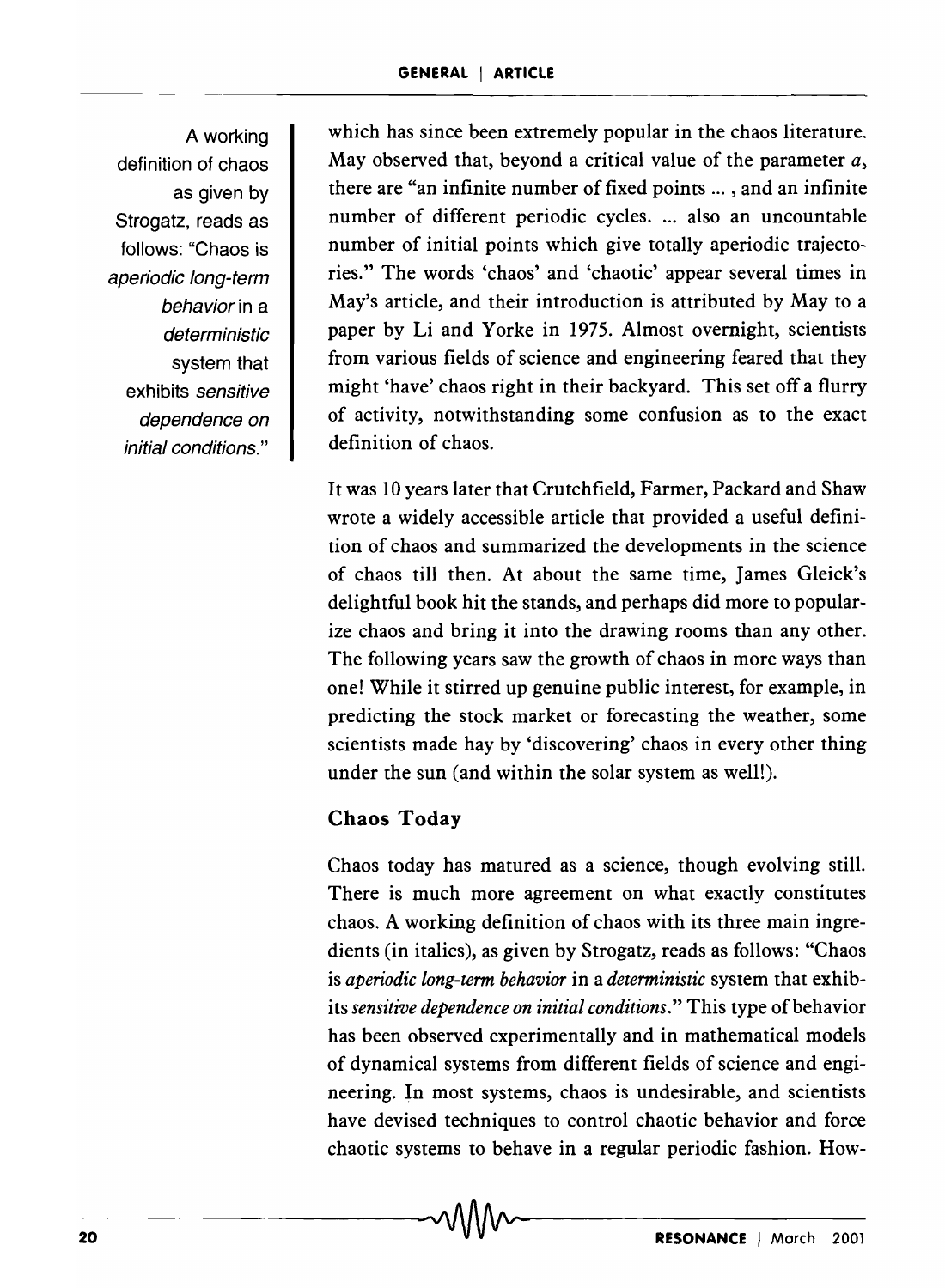ever, scientists have also discovered that chaotic systems can be useful, for example, in cryptology, for sending and receiving secret messages. Thus, chaos is not just a fascinating mathematical curiosity, but a development with practical applications in several disciplines.

Chaos also raises some very fundamental questions about the way physics has been understood and done in all these years since Newton and Laplace. Laplace had once boasted that given the position and velocity of every particle in the universe at some instant of time, he could predict the future for the rest of time. Chaos laid to rest Laplace's claim of predictability. Chaotic systems, which follow Newton's laws of motion and have no random influence, are yet unpredictable because small, inevitable errors in the initial conditions can result in solutions that have no correlation with the actual solution from the intended initial conditions. Putting it in other words, the fastest way to predict the state of a chaotic system at a future point of time is to wait for the system to actually get there! This effectively rules out long-term weather prediction, assuming, of course, that variations in the weather can be modeled as a chaotic dynamical system.

Before the advent of chaos, it was believed that complex behavior required complicated equations. Chaos has shown that loworder deterministic systems with few simple nonlinearities could yield extremely complicated behavior. This is worrying in a way because it means that a whole lot of simple nonlinear systems that occur in various branches of science and engineering could be potentially chaotic. On the other hand, it also gives hope that phenomena like turbulence in fluids that were believed to be extremely complex could perhaps be described in terms of the chaotic behavior of a low-dimensional subsystem. However, there has been little success in this direction so far.

Remarkably, for such a revolutionary theory, many of the developments in chaos are easily accessible to undergraduate students in science and engineering.<sup>1</sup> A study of chaos usually requires an

Chaotic systems, which follow Newton's laws of motion and have no random influence, are yet unpredictable because small, inevitable errors in the initial conditions can result in solutions that have no correlation with the actual solution from the intended initial conditions.

The first author has been teaching an elective on Dynamics and Bifurcations to undergraduate students at liT, Mumbai in their final year.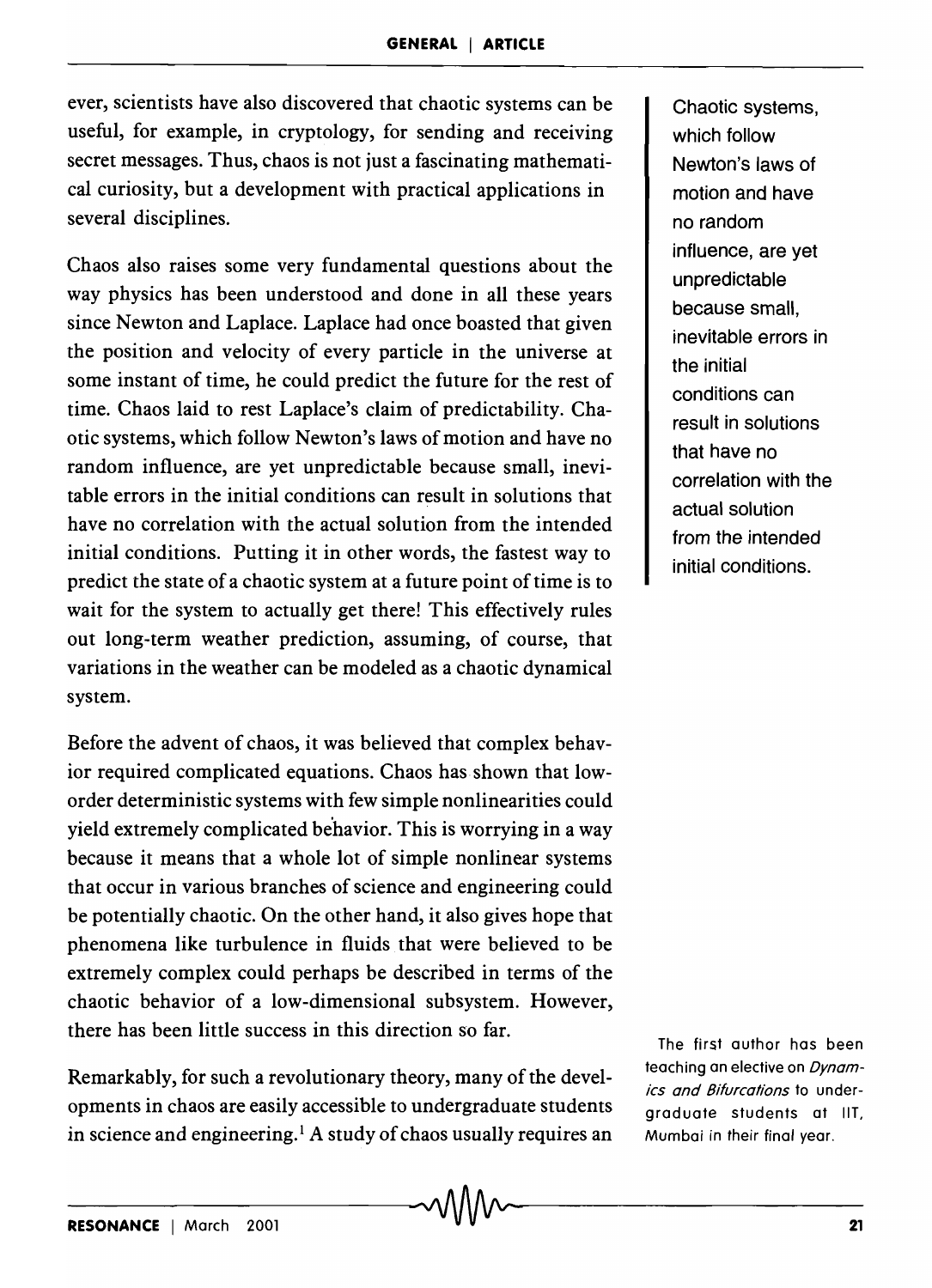One of the central problems in chaos theory has been to decipher the sequence of bifurcations through which a particular system enters into chaotic behavior when a parameter is varied.

understanding of the geometric theory of nonlinear dynamical systems and attractors in phase space. Bifurcation theory describes the way in which attractors are created and destroyed when a system parameter is varied. The various sequences of bifurcations through which a chaotic attractor can be created are usually called 'routes to chaos.' The necessary condition for chaotic behavior is the presence of a chaotic attractor. The most common method to identify chaos, for example in data collected from an experiment or a numerical simulation, is to compute the Lyapunov exponent. A positive Lyapunov exponent indicates chaos. These topics are well covered in some of the references listed in the *Suggested Reading.* However, no prior knowledge of any of these topics is necessary to understand the rest of this article.

# **Crisis**

One of the central problems in chaos theory has been to decipher the sequence of bifurcations through which a particular system enters into chaotic behavior when a parameter is varied. For example, onset of chaos in the logistic map takes place through a period-doubling bifurcation sequence as described in *Box 1.*  There are several articles and textbooks including some listed in the *Suggested Reading* that provide an excellent discussion of the routes to chaos. Of equal importance is the question of what

#### Box 1. Period-doubling Route to Chaos for the Logistic Map.

Consider the bifurcation diagram in *Figure* 1 for the logistic map for a range of values of the parameter *a* between 3.5 and 4. Near *a=3.5,* there are four solutions representing a period-4 cycle, i.e., *x* alternates between these four values regularly and periodically. As the parameter *a* is increased, at one point, the period-4 attractor disappears and is replaced by a period-8 attractor. The logistic map shows a sequence of such period-doubling bifurcations. At each period-doubling bifurcation, a period-n attractor vanishes and is replaced by a period-2n attractor. This sequence quickly converges and by  $a \approx 3.57$  one can see an infinite period (essentially aperiodic, and hence chaotic) orbit. (The rate of convergence of this sequence and its universal property was first established by Feigenbaum in a result of far-reaching significance.) Thus, the birth of the chaotic attractor in the logistic map takes place through a perioddoubling route.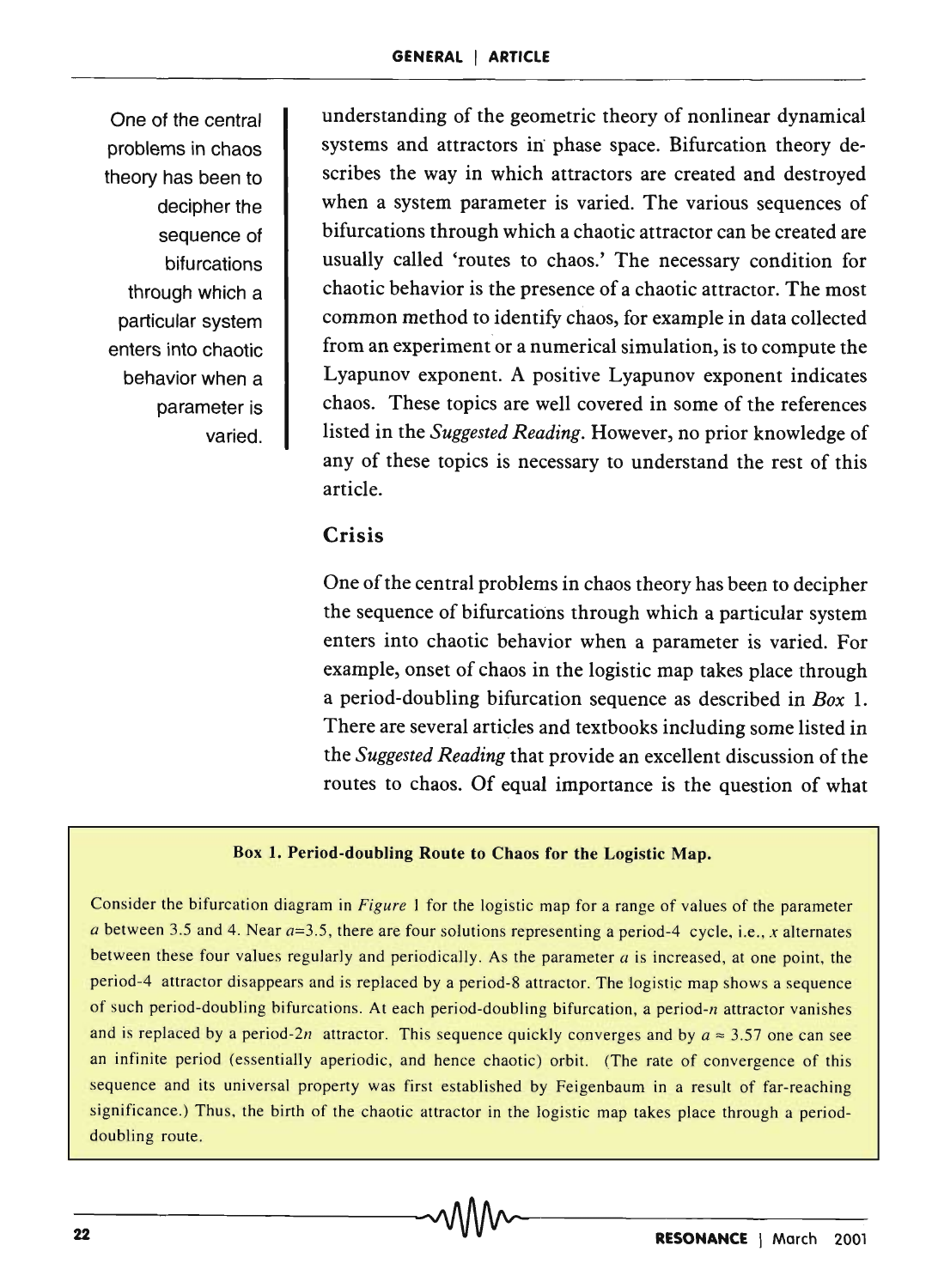happens to the chaotic attractor further down the (parameter) road? Does the chaotic attractor continue to exist once created, or is it doomed to perish? That is, once a system becomes chaotic, does it continue to show chaotic behavior for further variation of the parameter, or can it revert to non-chaotic behavior? An answer to this question leads us to some very interesting results that could have potential applications to the problems of control and synchronization of chaotic systems.

. In this article, we shall be interested in what happens to a chaotic attractor once it is born after following one of the routes to chaos. We will see that the chaotic attractor faces several critical stages, appropriately called crises, where it undergoes sudden changes as a function of the parameter. At a crisis event, the chaotic attractor either vanishes, or increases in size. The phenomenon of crisis in chaotic attractors was first pointed out by Grebogi, Ott and Yorke. Today, we recognize three different types of crises.

- Attractor merging crisis, where a multi-piece chaotic attractor merges together to increase in size smoothly.
- Interior crisis, where a chaotic attractor increases in size abruptly.
- Boundary or exterior crisis, where a chaotic attractor suddenly vanishes.

The logistic map, besides being simple to understand, shows all three types of crises. We shall therefore use the logistic map to illustrate the phenomenon of crisis in this article. However, crisis phenomena do occur in nearly all chaotic systems. Before proceeding further, let us identify these crises in the bifurcation diagram of the logistic map in *Figure 1.* 

Referring to *Figure* 1, the most prominent attractor-merging crisis occurs at  $a \approx 3.68$  where the two-piece chaotic attractor merges smoothly at a wedge-shaped point, sometimes called the Miesurewicz point. Several less prominent attractor-merging crises can be noticed between this point and the point of onset of

Once a system becomes chaotic, does it continue to show chaotic behavior for further variation of the parameter, or can it revert to nonchaotic behavior?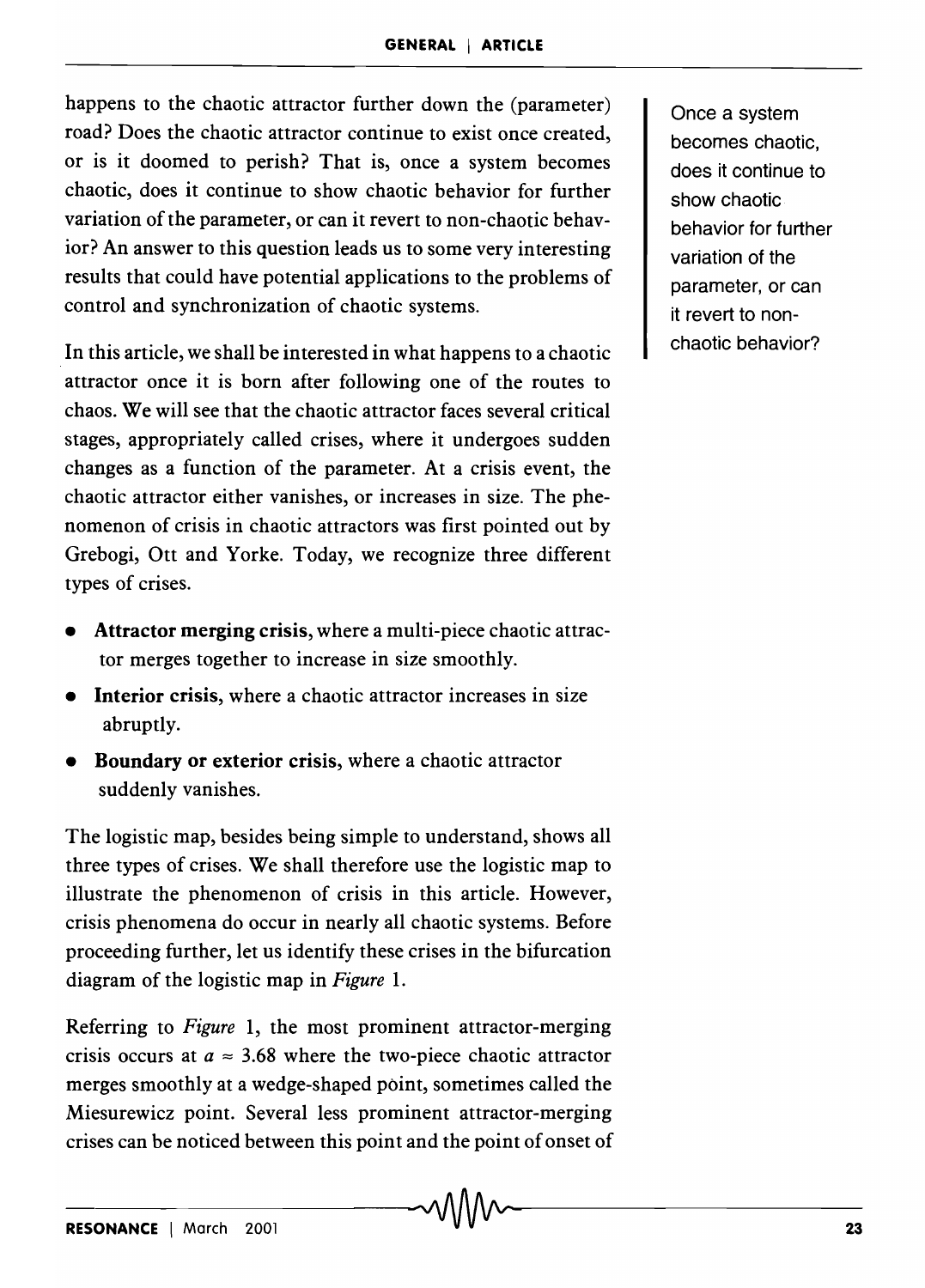Figure 1. Bifurcation diagram for the logistic map between a=3.5 and 4.0. The numbers inserted in the figure are iterate labels for the periodic orbits.



chaos at  $a \approx 3.57$ . The most notable interior crisis in *Figure* 1 is near *a=3.86* in the period-3 window where a 3-piece chaotic attractor abruptly blows up to fill the entire space between the three pieces. Similar interior crises occur at other periodic windows but are not visible in the magnification offered by *Figure* 1. The only example of a boundary crisis in the logistic map occurs at  $a=4$  beyond which the chaotic attractor vanishes for good, and all orbits tend to infinity. In the rest of this article, we shall seek to understand what causes these crisis phenomena.

# Attractor Merging Crisis

As described in *Box* 1, the onset of chaos in the logistic map occurs through a sequence of period doubling bifurcations at  $a \approx$ 3.57. Let us look at the newly formed chaotic attractor which can be seen from *Figure* 1 to be made up of many unconnected pieces. With increasing *a*, the chaotic attractor grows smoothly in size and goes through a sequence of attractor merging crises. At each attractor-merging crisis, the number of pieces of the chaotic attractor is halved, and finally a one-piece chaotic attractor is formed at the crisis point  $a \approx 3.68$ .

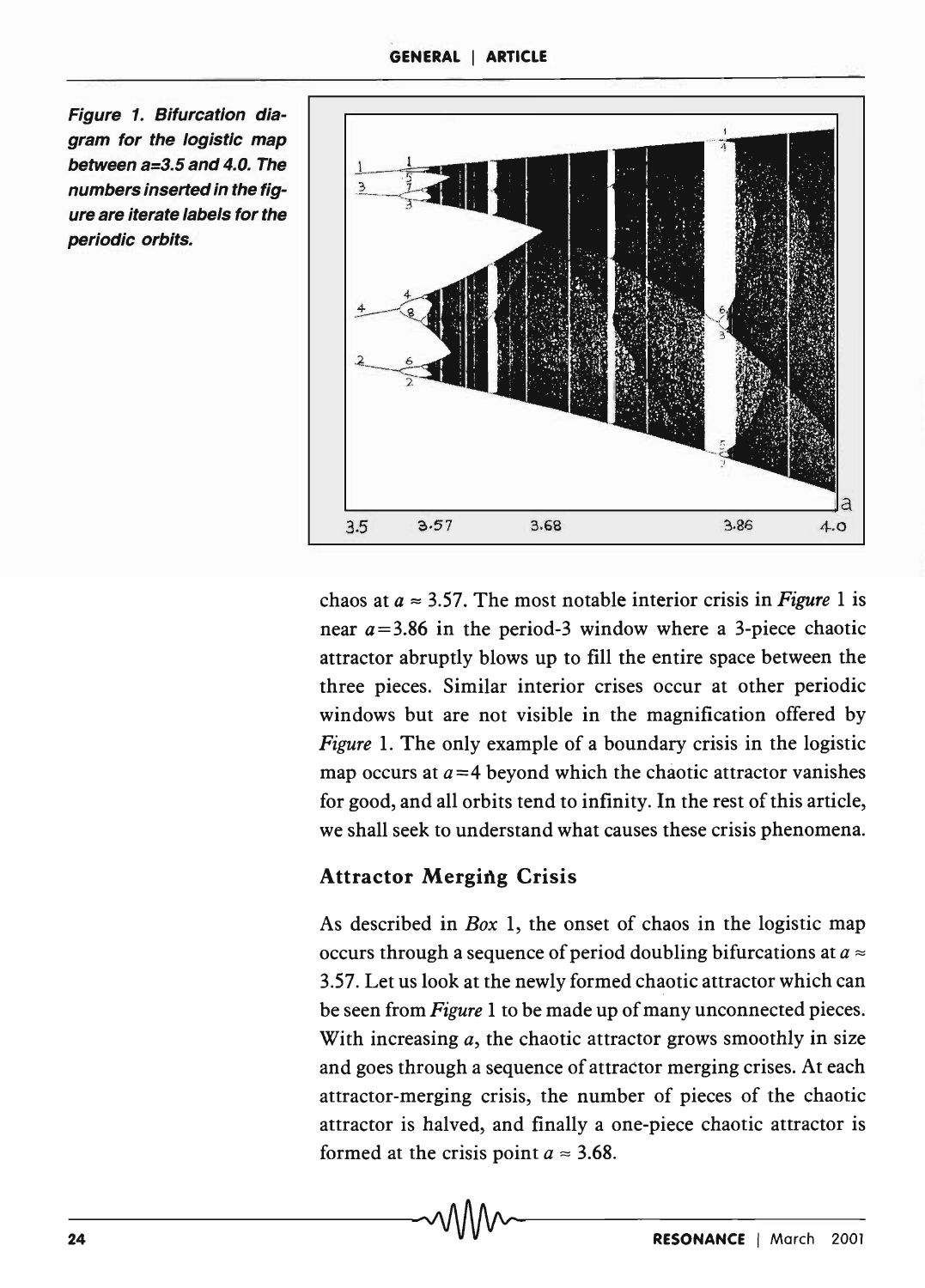

Figure 2. Plot of 100 successive iterates on the chaotic attractor of the logistic map at a=3.6 before the attractor merging crisis and a=3.7 after the attractor merging crisis.

Let us concentrate on this last attractor-merging crisis point. At this point, a 2-piece chaotic attractor combines to form a single connected attractor. It is important to realize that there is order even within the chaos of the 2-piece attractor. The orbit of the chaotic attractor visits the two pieces alternately. If one were to start with a point belonging to the upper piece of the attractor, the next iterate would fall on the lower piece, and the next on the upper one, and so on. This can be verified from the plot of 100 successive iterates on the 2-piece chaotic attractor at  $a = 3.6$ shown in *Figure* 2. Thus, there is a periodicity of sorts, between the two pieces of the chaotic attractor as a whole, though not between individual points. Considering the two pieces as intervals, each interval maps into the other. We, therefore, have a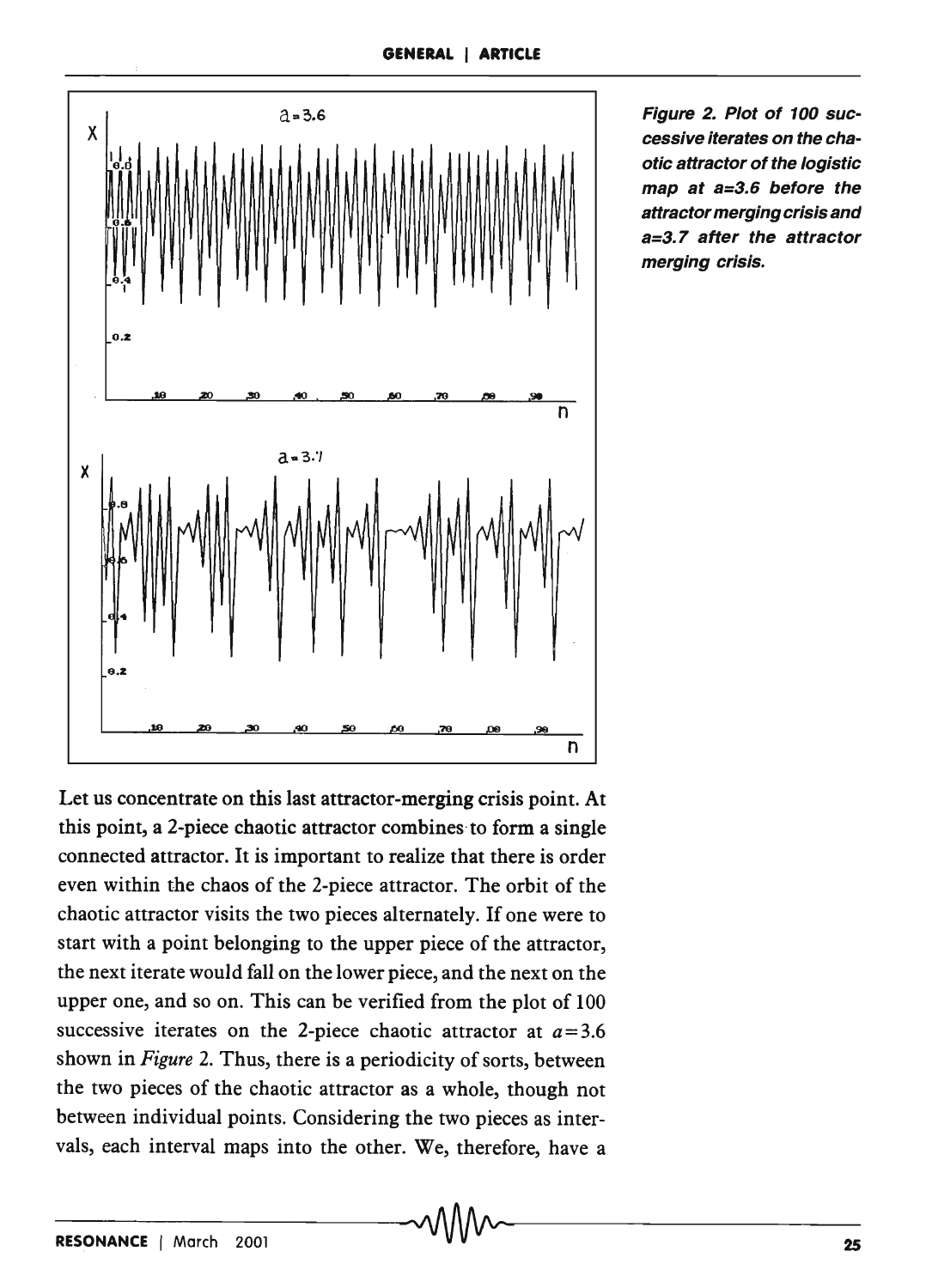periodic mapping of the intervals! This is true for all the multipiece chaotic attractors in *Figure* 1 – the more the pieces, the higher the period. In contrast, the plot of 100 successive iterates on the single-piece. chaotic attractor at *a=3.7* after attractor merging in *Figure* 2 does not show any such pattern.

There is further evidence of order hidden within the chaos in *Figure* 1 which we shall exploit in order to study this crisis event. One can notice several dark curves cutting across the chaotic regions in *Figure* 1. These curves provide the key to understanding crisis once we recognize them as iterates of the point  $x=0.5$ . The reader can convince herself that this is indeed the case by looking at the shape of the logistic map, which has a single peak at *x=O.S.* If one were to plot the iterates of 0.5 as a function of *a*  for values of *a* between 3.5 and 4, those curves would closely resemble the curves in the periodic regions in *Figure* 1, and would be identical to the curves in the chaotic regions in *Figure* 1. It is simpler and, for our purpose, adequate to pretend that the dark curves2 running from left to right in *Figure* I are actually the iterates of 0.5, although that is only an approximation in the periodic regions. With this assumption, it is easy to label the dark curves with the iterate numbers of the orbit starting at 0.5, as indicated in *Figure 1*. For example, at  $a = 3.5$ , the iterate labels from top to bottom are 1-3-4-2. And in the period-8 region, the iterates run as 1-5-7-3-4-8-6-2. This is not a difficult exercise, and the reader can work this out without really needing to do any computations.

Tracing these curves to the attractor merging crisis near  $a = 3.68$ , the third, fourth, fifth, and actually, all the higher-iterate curves can be seen to meet at this point. (It is an easy exercise to reason out that, if the *n*-th and  $n+1$ -th iterate curves intersect at a point, for some  $n$ , then  $\sec$  t all the higher iterates.) Let us denote by p the value of x at the point. Then, in this case, the orbit from 0.5 appears as follows:

$$
0.5 \mapsto f^1(0.5) \mapsto f^2(0.5) \mapsto p \mapsto p \mapsto p \dots
$$

2 The dark curves cutting across Figure 1 are iterates of the point  $x=0.5$ , and are the key to understanding crisis.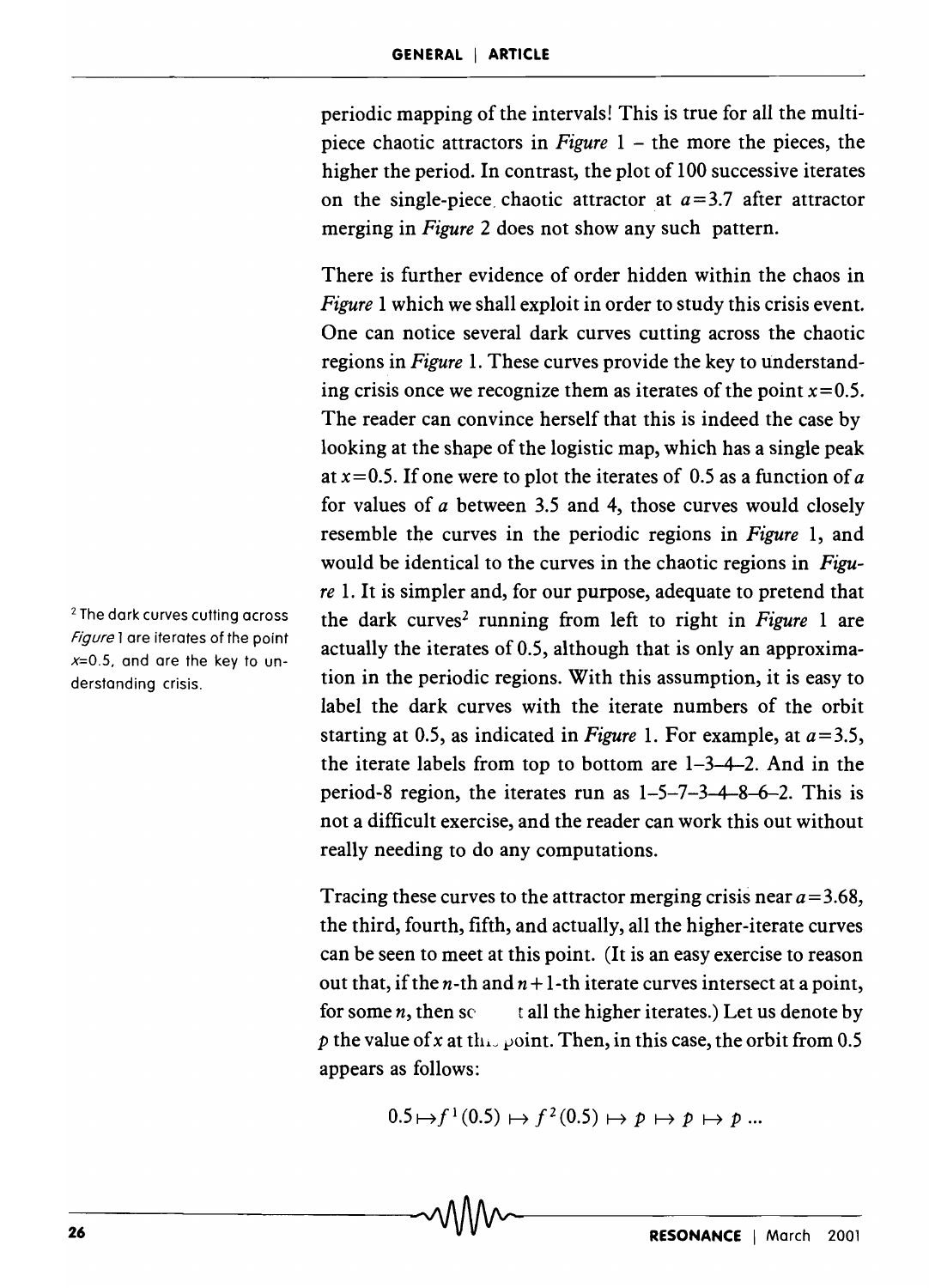Thus, the point  $p$  is a fixed point (period-1 cycle). By computing the first derivative of the logistic map at this point  $|f'(\rho)|$ , it is possible to show that this fixed point is unstable. Thus, orbits starting from points near  $p$  will diverge from  $p$ . Nevertheless, the orbit from 0.5 ends up and stays at *p* from the third iterate onwards. Such orbits are called *eventually periodic orbits.*  Thus, the attractor-merging crisis corresponds to a collision between the 2-piece chaotic attractor and an eventually periodic orbit that ends up at the period-l point *p*. This is symbolically depicted in *Figure* 3.



collides.

(Another way of visualizing this attractor merging crisis is to use cobweb plots as shown in *Box* 2. The symbols appearing in *Figure* A of *Box* 2 are reproduced in *Figure* 3 for ease of correlation between the figures.) Other attractor merging crises are due to similar collisions between a multi-piece chaotic attractor and an eventually periodic orbit of appropriate period.

Where do the unstable periodic cycles, for example, the period- 1 point p at  $a \approx 3.68$ , come from? The answer is that they are created at each of the period doubling bifurcations on the route to chaos. This can be better depicted if we introduce some 'symbology'. Let us denote a stable period-n cycle as  $\mathbf{P}_{\mathbf{x}}^{\mathbf{s}}$  and an unstable period-n cycle as  $P^u_{r}$ . Then, the period-doubling bifurcation where the stable period-1 cycle  $P_{1}^{s}$  loses stability and gives rise to stable period-2  $\mathbf{P}^s$ , can be depicted as shown in

Figure 4. Schematic diagram of the creation of the unstable period-1 point P<sup>u</sup>, (p in Figure 3) at a perioddoubling bifurcation, and its collision with the 2-piece chaotic attractor  $i^*$ , at the attractor merging crisis.

gram of the attractor merging crisis. p is the unstable period-1 point with which the 2-piece chaotic attractor



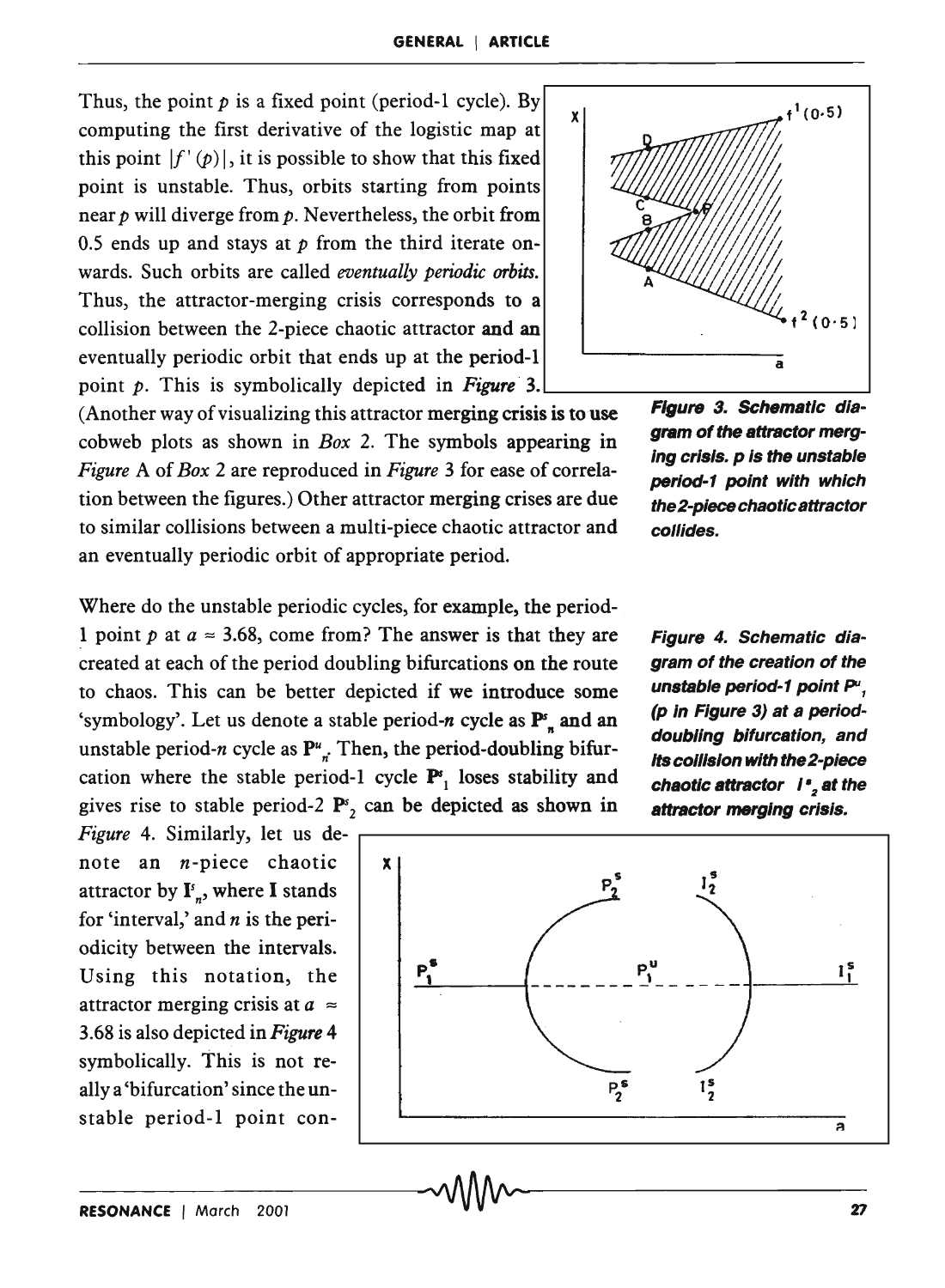#### Box 2. Cobweb Plots for Attractor Merging Crisis.

Cobweb plots are plots of  $x_{n+1}$  versus  $x_n$  in which the function f and a straight line  $x_{n+1} = x_n$  are drawn. Intersections of the straight line with the function curve are fixed points. The iterate of a point  $x_n$  can be found by drawing a vertical line at  $x_n$  until it intersects the function curve. The point of intersection is  $x_{n+1}$ . To find the next iterate, this value of  $x_{n+1}$  must be transferred back to the X-axis. This is done by drawing



a horizontal line at  $x_{n+1}$  until it intersects the straight line  $x_{n+1} = x_n$ . This procedure is repeated all over to get the next iterate. Thus, the cobweb plot is a sequence of vertical and horizontal lines connecting successive iterates.

The attractor merging crisis can be visualized by drawing cobweb plots as in *Figure* A. For *a=3.6,* the interval *AB,* which contains the point 0.5, maps into the interval *CD.* In turn, CD maps into *AB.* Thus, the first iterate of a point in *AB* will fall in *CD,* and the next iterate in *AB*  again. This gives rise to the periodicity between the intervals *AB* and *CD.* At the attractor merging crisis, points  $B$  and  $C$  collide with the fixed point  $p$ , and beyond the attractor merging crisis, the periodicity is lost, as can be verified from the cobweb plot for *a=3.7* in *Figure*  A. These plots were created by using the *Dynamics* software of Nusse and Yorke.

tinues to exist even beyond the crisis. The sketch in *Figure 4*  implies that the unstable period-l cycle emerges at the perioddoubling bifurcation, and continues further to collide with the chaotic attractor at the attractor merging crisis. Similarly, unstable periodic cycles created at each period doubling bifurcation, cause a 'period halving' of the chaotic intervals, later on, at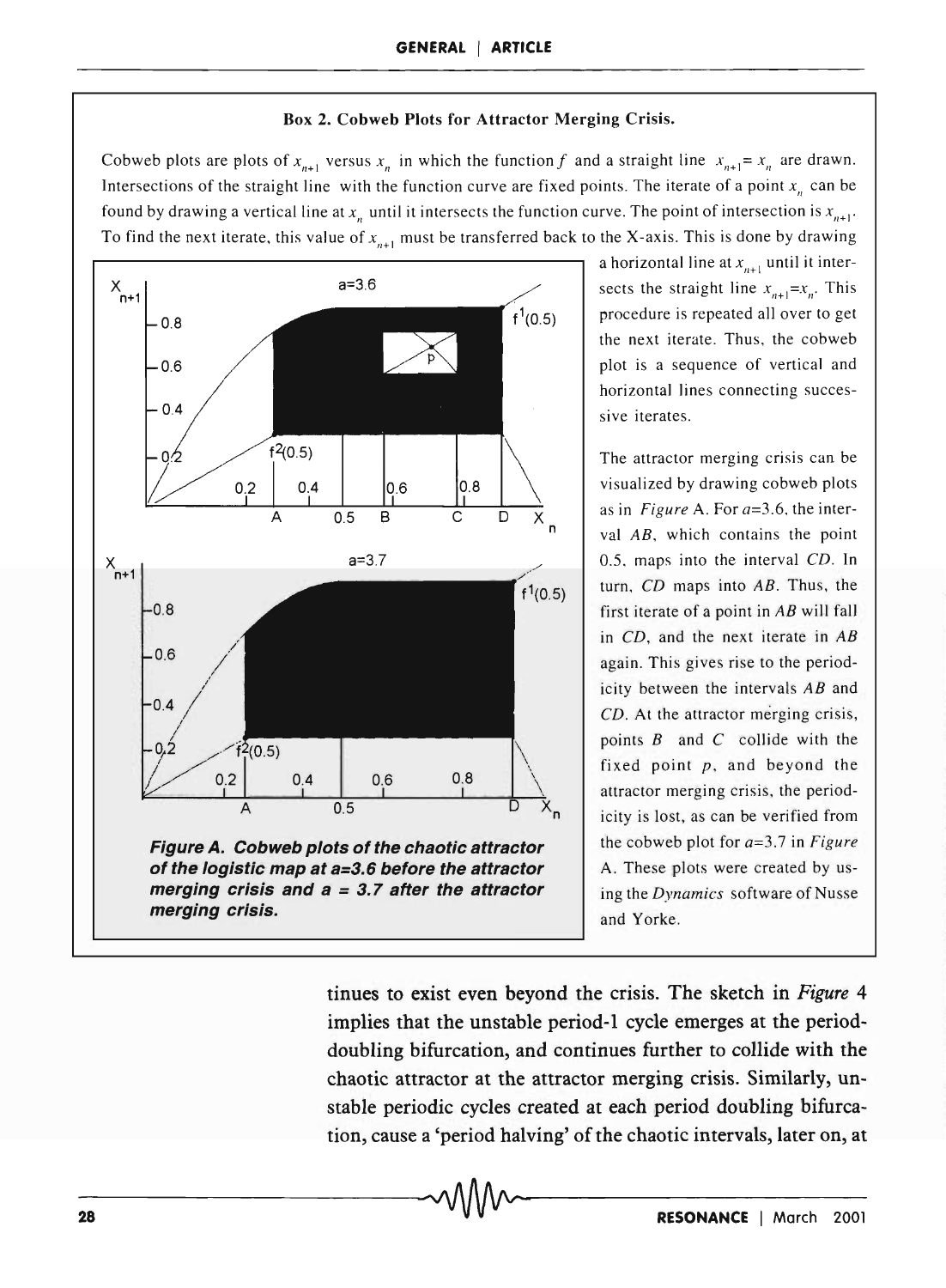attractor merging crisis points. In a sense, what is created at the period doublings is destroyed at the attractor merging crises, except that one begins with a period-l attractor and ends up with a single-interval chaotic attractor.

So, what exactly happens at an attractor merging crisis, and why is the orbit starting from 0.5 so significant? We shall use a simple sketch to illustrate what essentially happens at such a crisis. Consider the 2 piece chaotic attractor as sketched in *Figure* S. We have labelled the boundary points of the two chaotic intervals as  $U_1, U_2$  and  $L_1, L_2$ . The point 0.5 lies in the lower interval  $L_1 L_2$ . The orbit starting from 0.5 maps as indicated by the arrows in *Figure* 5.

 $0.5 \mapsto U_1 \mapsto L_2 \mapsto U_2 \mapsto L_1 \mapsto ...$ 

 $L_1$  maps inside the interval  $U_1 U_2$ . Figure 5 implies that the interval  $U_1 U_2$  maps into  $L_1 L_2$ , and vice-versa. This is the periodic mapping between the intervals discussed earlier. At the attractor merging crisis,  $U_2$  and  $L_1$  collide with the period-1 point  $p$ , and the orbit from 0.5 is eventually periodic at  $p$  since successive iterates  $U_2$  and  $L_1$  coincide with  $p$ . Before the crisis,  $L_2$  mapped to  $U_2 > p$ . At the crisis,  $L_2$  maps to  $U_2 = p$ . Beyond the crisis,  $L<sub>2</sub>$  will map to a point below  $p$ . Thus, after the crisis, the two intervals not only physically merge into one, but points on one side of  $p$  (e.g.,  $L_2$ ) can now map to the same side, as sketched in *Figure* S. This means that the previous periodicity between the intervals no longer exists, leaving a single chaotic interval.

### Interior Crisis

The single-interval chaotic attractor abruptly vanishes at several values of *a* beyond the attractor merging crisis at  $a \approx 3.68$ giving way to various periodic windows. (Each of these windows is created by a saddle-node or tangent bifurcation.) Interestingly, the exact sequence in which these periodic windows are created was predicted by Sharkovskii in the 60's, well before the



Figure 5. Sketch of the 2 piece chaotic attractor before the attractor merging crisis (left) and the 1-piece chaotic attractor after the crisis (right). Iterates of 0.5 are shown.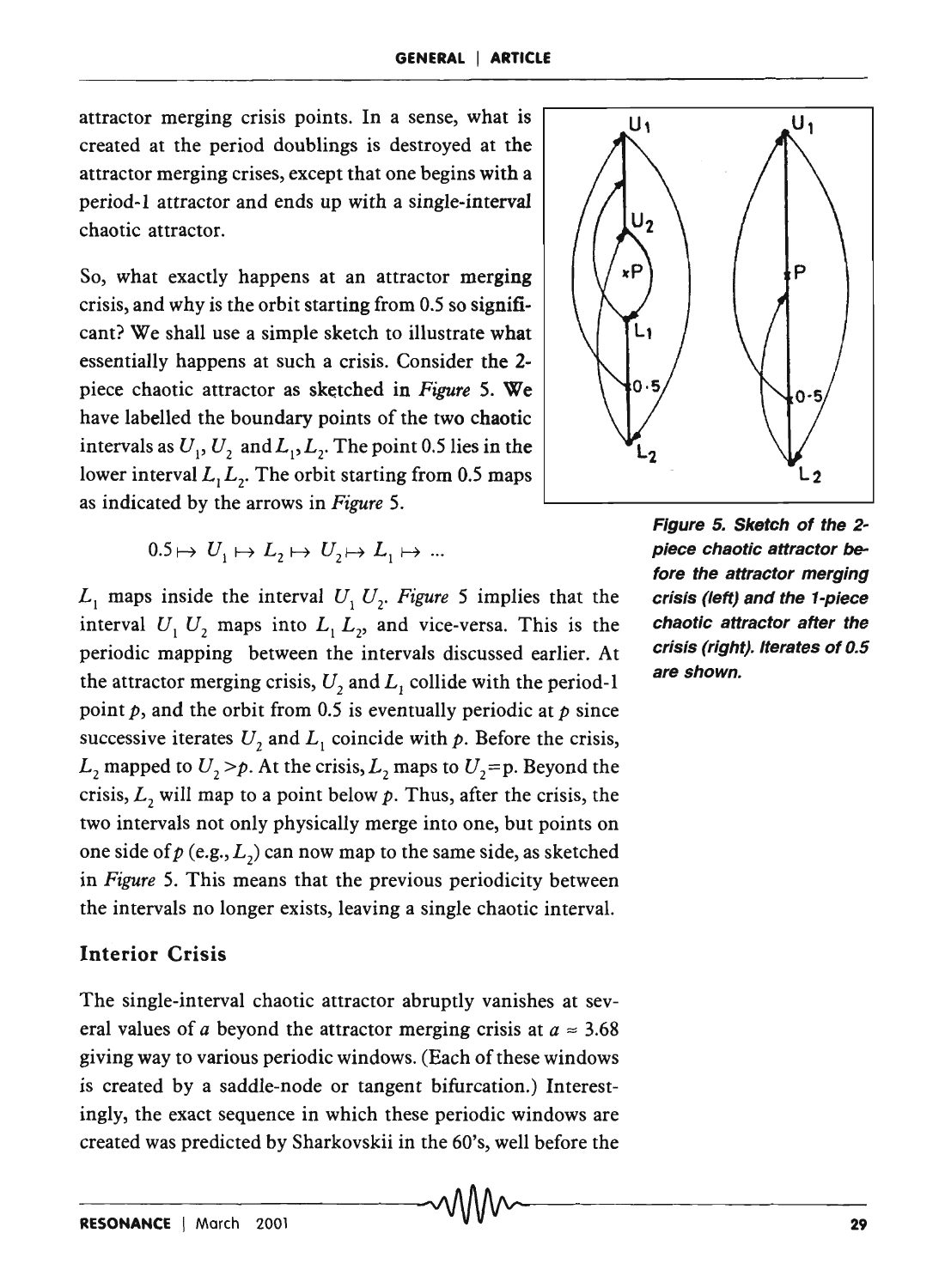Figure 6. Blow up of the bifurcation diagram for the logistic map in the region of the period-3 window showing the interior crisis *3.845*  at  $a \approx 3.86$ .



notion of chaos came into vogue. The most prominent of these is the period-3 window at  $a \approx 3.83$ . A blow-up of the period-3 window is shown in *Figure* 6. The sequence of bifurcations and crises in *Figure* 6 looks like three miniature copies of the bifurcation diagram in *Figure* 1. Such copies, at all scales, are found within each periodic window, and in windows within windows, and so on. This underlines the fractal nature of chaos [8].

Within a periodic window, each branch of the periodic attractor undergoes a period doubling sequence leading to chaos. The pieces of the chaotic attractor in each branch then merge via attractor merging crises to form a single-piece attractor in a replay of the picture discussed in the previous section. Thus, each branch in the period-3 window contributes one piece to the overall 3-piece chaotic attractor. Interestingly, these pieces when considered as three intervals show period-3 behavior, i.e., every third iterate falls back in the same interval. However, unlike the attractor merging crisis, these three pieces do not merge smoothly. Instead, they suddenly join together to form a single-piece chaotic attractor at an interior crisis at  $a \approx 3.86$ .

Once again, we track the iterate curves of 0.5 across *Figure* 1 till we reach the interior crisis. At the crisis point, the seventh iterate curve of 0.5 coincides with the fourth, the eighth with the fifth, the ninth with the sixth, and so on. Thus, the orbit from 0.5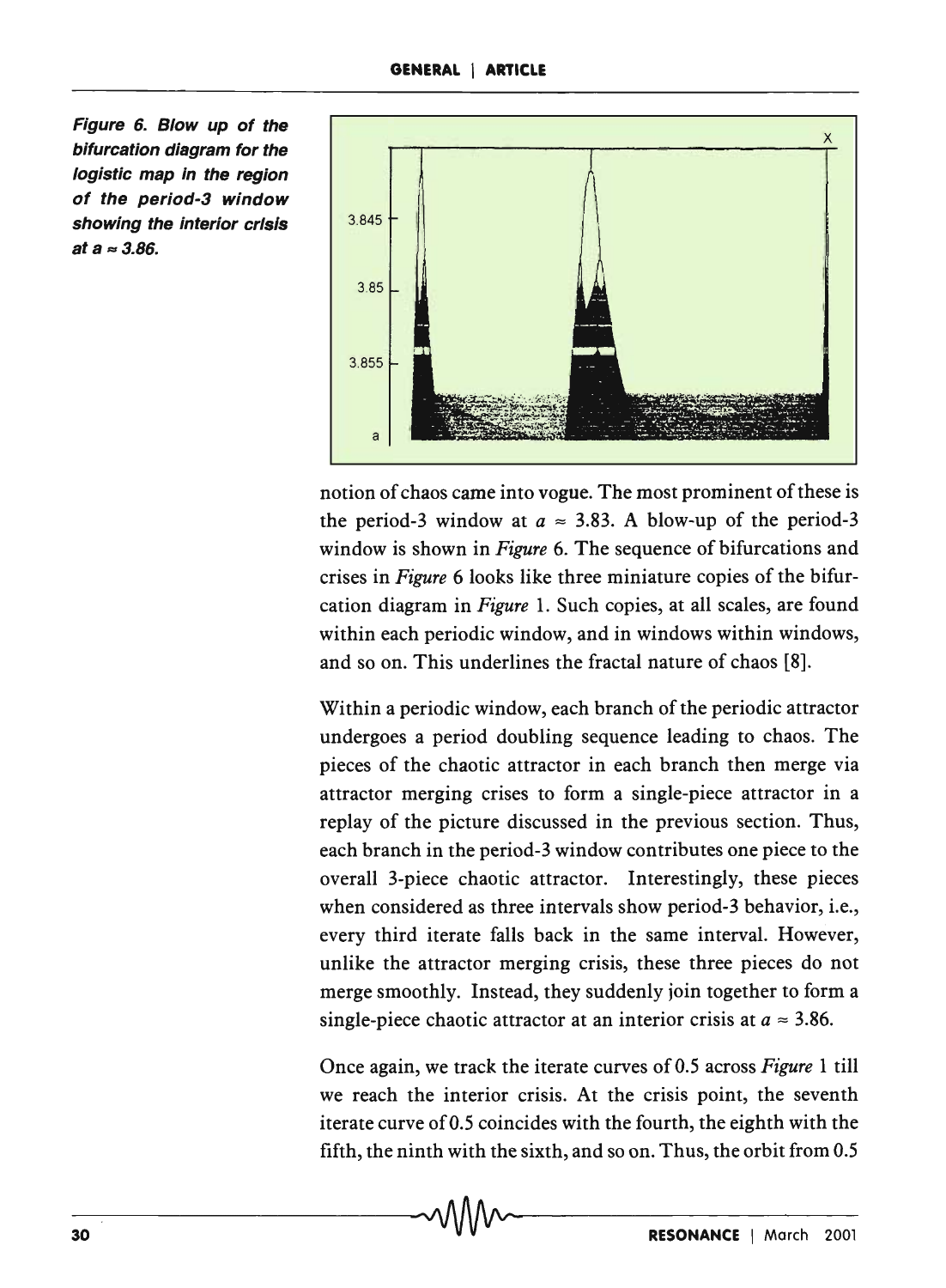is an eventually periodic orbit that ends up at an unstable period-3 cycle. If these periodic points are labelled  $p_1, p_2, p_3$ , then the orbit from 0.5 appears as follows:

$$
0.5 \mapsto f^1(0.5) \mapsto f^2(0.5) \mapsto f^3(0.5) \mapsto p_1 \mapsto p_2 \mapsto p_3 \mapsto p_1 \dots
$$

The interior crisis, therefore, occurs at a collision between the 3 piece chaotic attractor and an eventually periodic orbit of period 3, as sketched in *Figure* 7. The genesis of the unstable period-3 cycle at the crisis can be traced to the tangent bifurcation that created the period-3 window. At the tangent bifurcation, the single-piece chaotic attractor gives way to a stable period-3 cycle and an unstable period-3 cycle created simultaneously. The unstable period-3 cycle eventually collides with the 3-piece chaotic attractor to give back the single-interval chaotic attractor at the crisis. Before the interior crisis, the three intervals of the chaotic attractor would map into the others cyclically. This periodicity is lost beyond the interior crisis, once the boundary points of the three intervals collide with the periodic points  $p_1$ ,  $p_2$ ,  $p_3$ , in a fashion similar to that seen in the case of an attractor merging crisis.

By the time the logistic map reaches the period-3 window, it has collected unstable periodic cycles of all periods, including multiple periodic cycles of the same period, at various period doubling and tangent bifurcations. In fact, the period-3 cycle is the last to be added to this collection. This is, of course, a part of the remarkable result derived by Sharkovskii. One can think of a chaotic orbit as a ball being bounced around by a collection of unstable periodic cycles. A few orbits that start exactly on one of the unstable periodic points will show periodic behavior. For the vast majority of orbits that start off the unstable periodic points, future iterates are dictated by the nearest unstable periodic point. As an illustration, consider just two unstable cycles of periods 2 and 3, respectively, with points labelled 24, *2B* and *3A, 3B,* 3C in *Figure* 8. A chaotic orbit that starts *atp* near 3A will get mapped to *q* near *3B* and then to *r* near *3C.* But, point *r* lies nearer *2B* than *3C,* and the next iterate *s* will fall nearer *2A* than



Figure 7. Schematic diagram of the interior crisis in Figure 6.  $p_{1}$ ,  $p_{2}$ ,  $p_{3}$  are the unstable period-3 cycle with which the 3-piece chaotic attractor collides at the interior crisis.



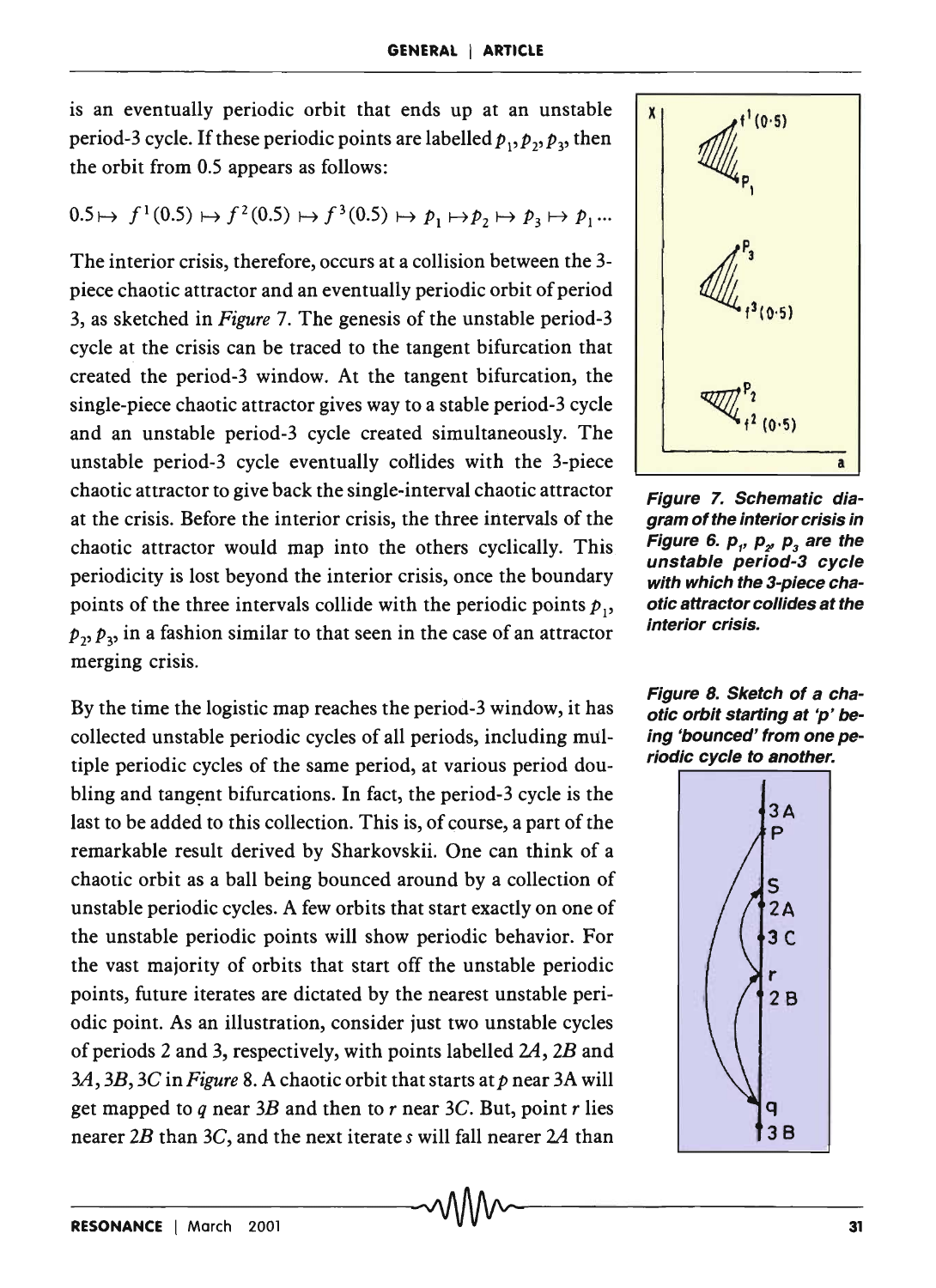When the collection of unstable periodic cycles has cycles of every period, a chaotic orbit could potentially show every possible near -periodic behavior.

*3A.* That is, the chaotic orbit has been captured from the period-3 by the period-2 cycle. A chaotic orbit can, in effect, be looked upon as a sequence of near-periodic behaviors dictated by such 'captures.' When the collection of unstable periodic cycles has cycles of every period, a chaotic orbit could potentially show every possible near-periodic behavior. This has led to the coining of slogans like 'period three implies chaos,' although, as we have seen, chaos can very well exist before the unstable period-3 cycle is created.

#### Boundary Crisis

The logistic map has two fixed points (period-l cycles), one at  $x=0$  and the other at  $x=1-1/a$ . At the transcritical bifurcation between these two fixed points at  $a=1$ , the point at  $x=0$  loses stability while the other point at  $x=1-1/a$  becomes stable. All the unstable periodic cycles in our discussion so far have grown out of bifurcations of the second fixed point at  $x=1-1/a$ . Collisions between the chaotic attractor and these unstable cycles led to attractor merging and interior crises. In both these types of crises, the colliding periodic points were within (though not belonging to) the basin of attraction of the chaotic attractor. That is, the periodic points would always lie in the *interior* of the chaotic intervals, e.g., within  $U_1 L_2$  in *Figure* 5.

The first fixed point at  $x=0$ , unstable for  $a>1$ , did not play any part in the proceedings so far. However, as the single-interval chaotic attractor grows in size after the interior crisis at  $a \approx 3.86$ , it meets with the  $x=0$  period-1 cycle at  $a=4$ . This is a boundary crisis beyond which the chaotic aitractor abruptly disappears. Following predictable lines, we trace the iterate curves of 0.5 in *Figure* 1 all the way to the right of the figure, and notice that the second and higher iterates all converge at  $x=0$ . Thus, the orbit from 0.5 for  $a=4$  is an eventually periodic orbit of period 1 ending up at the unstable fixed point at zero. This orbit looks like

$$
0.5 \mapsto f^1(0.5)=1 \mapsto 0 \mapsto 0 \mapsto \dots
$$